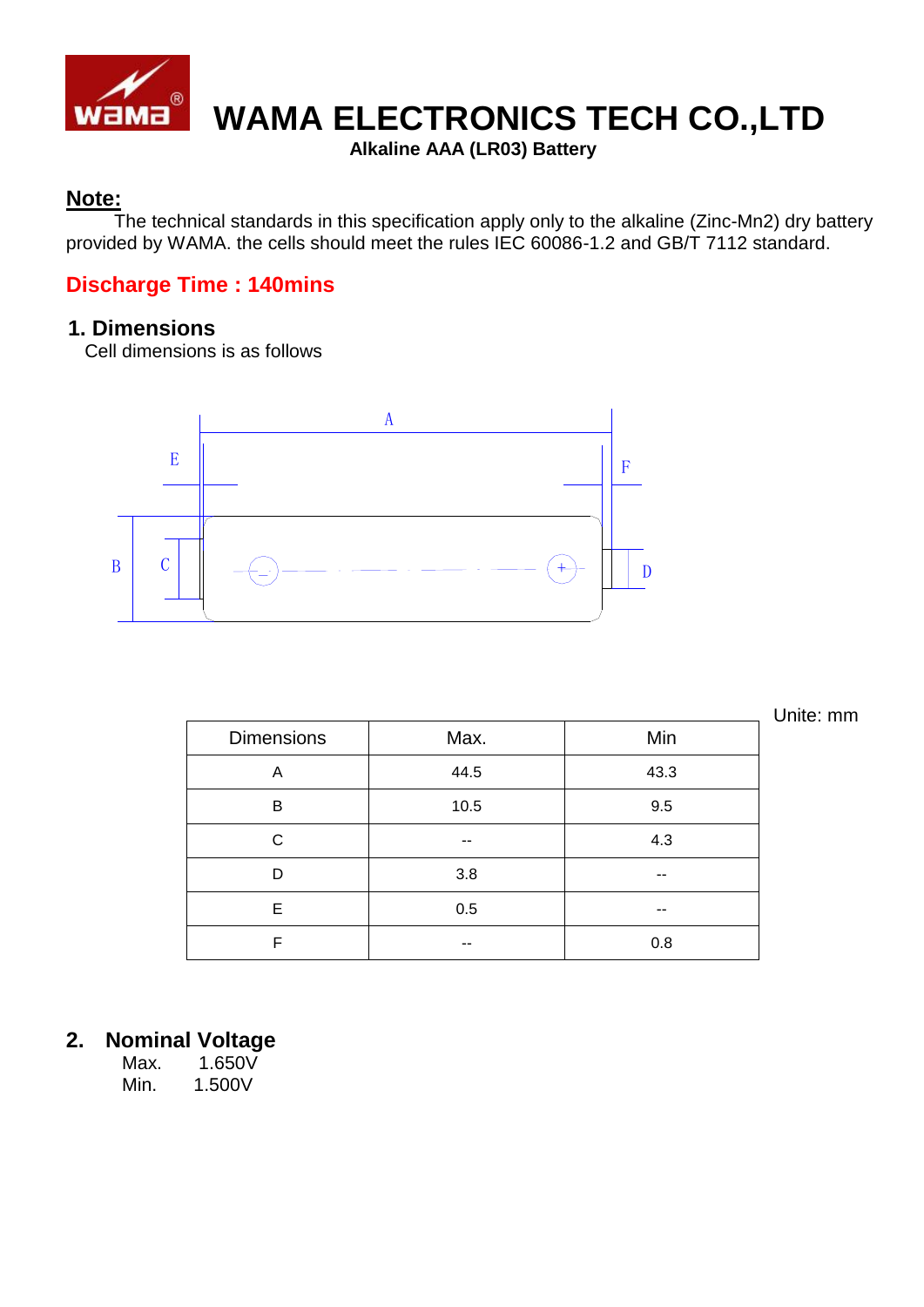

# **WAMA ELECTRONICS TECH CO.,LTD**

**Alkaline AAA (LR03) Battery**

### **3 Electrical properties**

Test is carried on the under condition: Temperature: 20℃±2℃ Relative humidity: 60±15%RH

| 3.1                            | Load resistance<br>Discharge period<br><b>Terminal voltage</b>                                                      | precision is not lower than±0.5%                                                                                                                                                                                                                                                                                                                                                                                                                                    | 10Ω<br>24h/d<br>0.9V                 |           |
|--------------------------------|---------------------------------------------------------------------------------------------------------------------|---------------------------------------------------------------------------------------------------------------------------------------------------------------------------------------------------------------------------------------------------------------------------------------------------------------------------------------------------------------------------------------------------------------------------------------------------------------------|--------------------------------------|-----------|
|                                | Minimum average discharge duration                                                                                  | Initial period (The battery within 30 days after production is considered as in initial period.<br>Battery is stored for 12 months under20°C±2°C and 60±10% of relative humidity.<br>Battery is stored for 24 months under $20^{\circ}$ ± $2^{\circ}$ and $60\pm10\%$ of relative humidity. 6.2 h<br>Battery is stored for 36 months under $20^{\circ}$ = $2^{\circ}$ and $60\pm10\%$ of relative humidity. 5.8 h                                                   | 6.7 h                                | 7.2h      |
| 3.2<br><b>Terminal voltage</b> | Load resistance precision is not lower than $\pm 0.5\%$ .<br>Discharge period                                       |                                                                                                                                                                                                                                                                                                                                                                                                                                                                     | $3.6\Omega$<br>15s/min 24h/d<br>0.9V |           |
|                                | Minimum average discharge duration                                                                                  | Initial period (The battery within 30 days after production is considered as in initial period.)<br>Battery is stored for 12 months under $20^{\circ}C \pm 2^{\circ}C$ and $60 \pm 10\%$ of relative humidity. 510 times<br>Battery is stored for 24 months under $20^{\circ}$ $\pm 2^{\circ}$ and 60 $\pm$ 10% of relative humidity. 495 times<br>Battery is stored for 36 months under $20^{\circ}$ ± $2^{\circ}$ and $60\pm10\%$ of relative humidity. 440 times |                                      | 550 times |
| 3.3<br>Terminal voltage        | Load resistance precision is not lower than $\pm 0.5\%$ .<br>Discharge period<br>Minimum average discharge duration |                                                                                                                                                                                                                                                                                                                                                                                                                                                                     | 20 Ω<br>24h/d<br>0.9V                |           |
| Discharge period               | Load resistance precision is not lower than $\pm 0.5\%$                                                             | Initial period (The battery within 30 days after production is considered as in initial period)<br>Battery is stored for 12 months under $20^{\circ}$ ±2 $^{\circ}$ and 60±10% of relative humidity. 15.8 h<br>Battery is stored for 24 months under $20^{\circ}$ $\pm 2^{\circ}$ and 60 $\pm$ 10% of relative humidity. 15.3 h<br>Battery is stored for 36 months under $20^{\circ}$ ±2 $^{\circ}$ and 60±10% of relative humidity. 13.6 h                         | 75 Ω<br>4h/d                         | 17.0 h    |
| Terminal voltage               | Minimum average discharge duration                                                                                  | Initial period (The battery within 30 days after production is considered as in initial period)<br>Battery is stored for 12 months under $20^{\circ}$ ± $2^{\circ}$ and $60\pm10\%$ of relative humidity. 66.0 h                                                                                                                                                                                                                                                    | 0.9V                                 | 70.0 h    |
|                                |                                                                                                                     | Battery is stored for 24 months under $20^{\circ}$ $\pm 2^{\circ}$ and $60\pm 10\%$ of relative humidity.<br>Battery is stored for 36 months under $20^{\circ}$ ± $2^{\circ}$ and $60\pm10\%$ of relative humidity.                                                                                                                                                                                                                                                 | 63.0 h<br>56.0 h                     |           |
|                                | Load resistance<br>Discharge period<br>Terminal voltage                                                             | Minimum average discharge duration                                                                                                                                                                                                                                                                                                                                                                                                                                  | $5.1\Omega$<br>4min/h 8h/d<br>0.9V   |           |
|                                |                                                                                                                     | Initial period (The battery within 30 days after production is considered as in initial period).<br>Battery is stored for 12 months under $20^{\circ}$ $\pm 2^{\circ}$ and $60\pm 10\%$ of relative humidity. 195 min<br>Battery is stored for 24 months under $20^{\circ}$ ±2°C and 60±10% of relative humidity. 189 min<br>Battery is stored for 36 months under $20^{\circ}$ ±2 $\circ$ and 60±10% of relative humidity. 168 min                                 |                                      | 210min    |
|                                | Load resistance<br>Discharge period<br>Terminal voltage                                                             |                                                                                                                                                                                                                                                                                                                                                                                                                                                                     | 600 mA<br>15s/min 1h/d<br>0.9V       |           |
|                                | Minimum average discharge duration                                                                                  | Initial period (The battery within 30 days after production is considered as in initial period)                                                                                                                                                                                                                                                                                                                                                                     |                                      | 250 times |